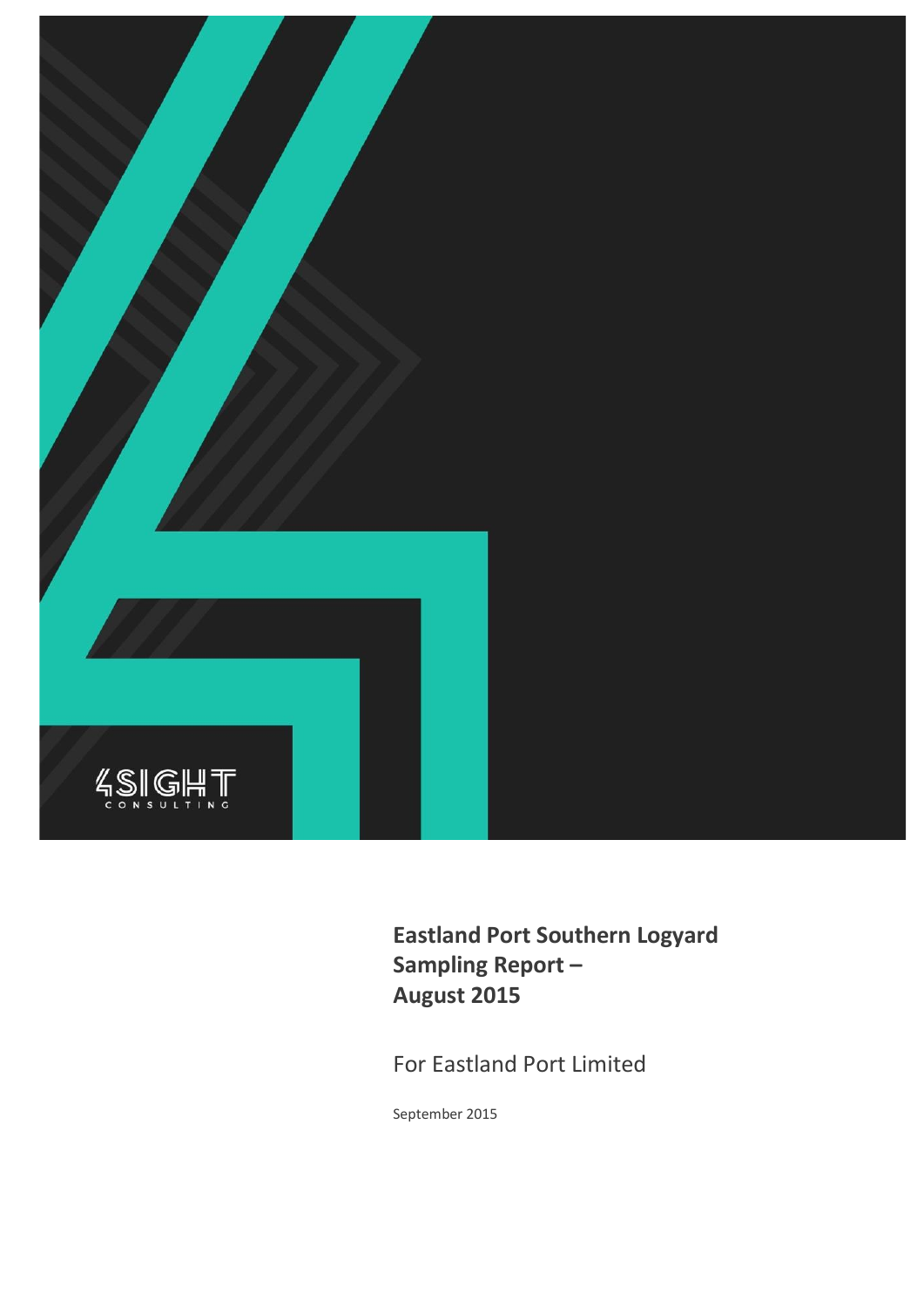# **REPORT INFORMATION AND QUALITY CONTROL**

**Prepared for:** Eastland Port Limited

| <b>Author:</b>                         | Christine Oakey                            |            |  |  |
|----------------------------------------|--------------------------------------------|------------|--|--|
|                                        | <b>Environmental Management Consultant</b> | P.E. Cakey |  |  |
| <b>Reviewer:</b>                       | Mark Poynter                               |            |  |  |
|                                        | <b>Principal Ecologist</b>                 |            |  |  |
| <b>Approved for</b><br><b>Release:</b> | Aaron Andrew                               |            |  |  |
|                                        | <b>Managing Director</b>                   |            |  |  |

| <b>Document Name</b> | SLY Quarterly Sampling Report August 2015 Final |
|----------------------|-------------------------------------------------|
|                      |                                                 |

| <b>Version History:</b><br>Final<br>September 2015 |  |
|----------------------------------------------------|--|
|----------------------------------------------------|--|





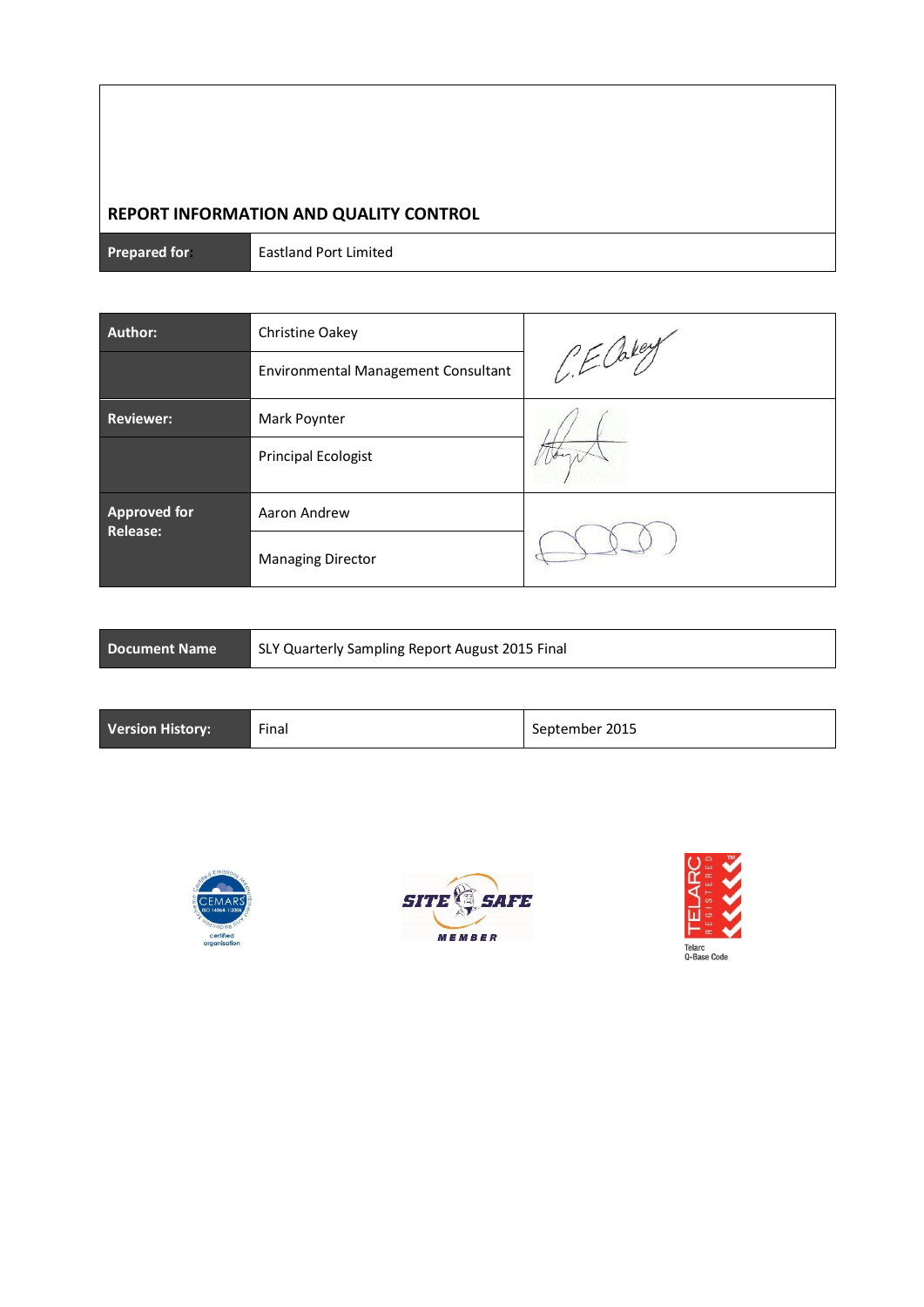

## **CONTENTS Page**

| $2^{\circ}$  |  |  |
|--------------|--|--|
|              |  |  |
| $\mathbf{3}$ |  |  |
|              |  |  |
|              |  |  |
|              |  |  |
|              |  |  |
|              |  |  |
| 4            |  |  |

## **List of Tables**

## **List of Figures**

| Figure 1: Total Suspended Sediment results for MH1 and MH11 for 2015. Red line is current trigger level          |
|------------------------------------------------------------------------------------------------------------------|
|                                                                                                                  |
|                                                                                                                  |
| Figure 3: August 2015 metal results above/below proposed trigger level. Red line is trigger level factored at 17 |

# **List of Appendices**

Appendix A: [Sampling Locations](#page-11-0) Appendix B: [Hill Laboratories Analysis Reports August 2015](#page-12-0) Appendix C: [Hill Laboratories Analysis Report Particle Size](#page-13-0) [Appendix D:](#page-14-0) Field Forms Appendix E: [Southern Logyard Results](#page-15-0)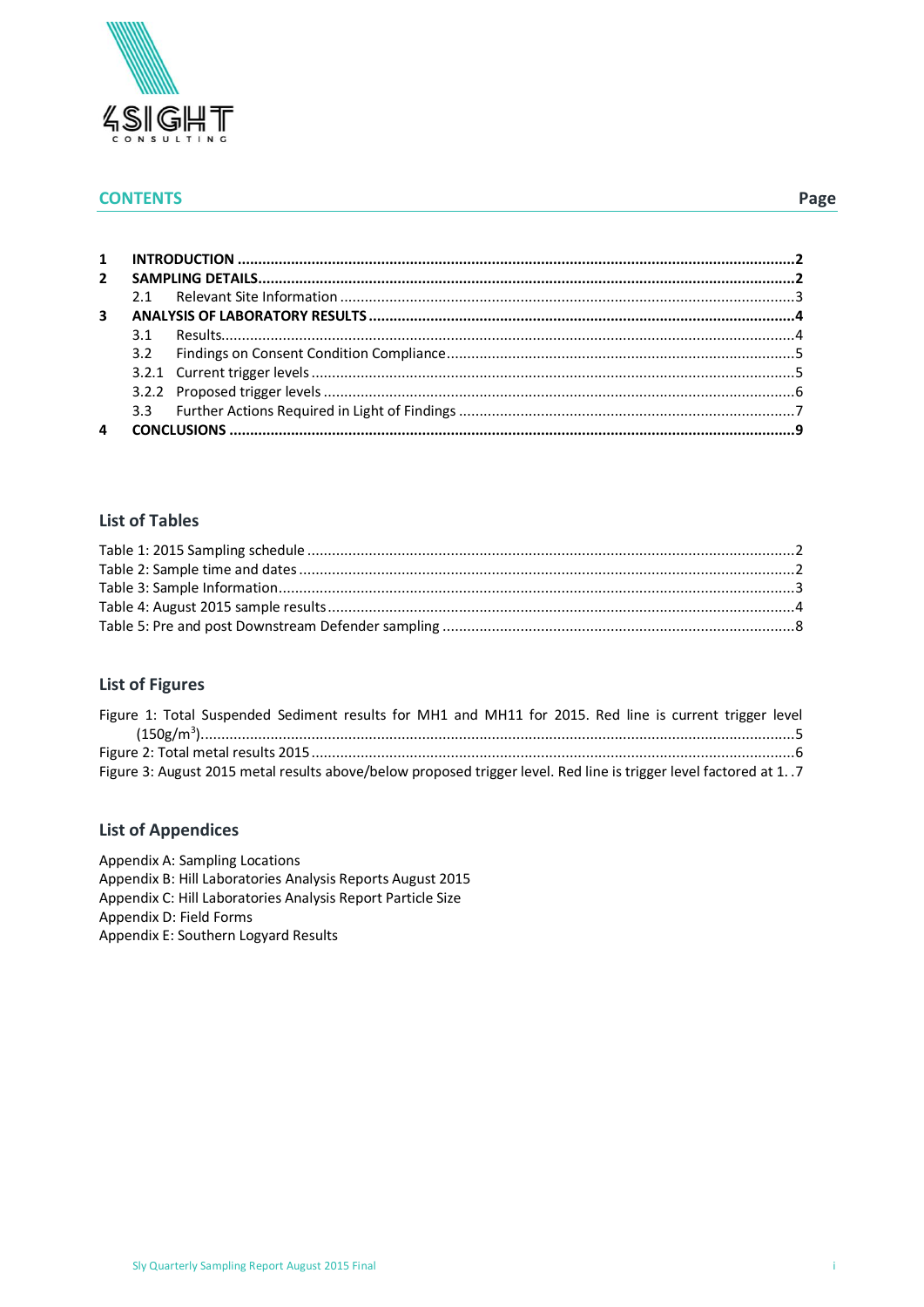

## <span id="page-3-0"></span>**1 INTRODUCTION**

Under consent CD-2010-104664-00 condition 10 stormwater monitoring is required. Quarterly sampling is collected at four locations; Manhole 1, Manhole 11, Manhole 9 and the manhole after of the downstream defender in the debarker area. An additional/voluntary sample is also collected at the Kaiti Beach Road catchpit at the request of Eastland Port Limited (EPL), as stormwater runoff from the public road enters the EPL stormwater network. Refer to Appendix A for a plan of the sample sites.

As a result of the May 2015 sample round EPL have changed from quarterly to bimonthly (once every two months) sampling until a meaningful median and 95 percentile can be provided for Total Suspended Solids.

The sampling schedule for 2015 is shown in Table 1.

<span id="page-3-2"></span>Table 1: 2015 Sampling schedule

| Sample round                       | Date of sampling |
|------------------------------------|------------------|
| Quarter 1 - January/February/March | 16 March 2015    |
| Quarter 2 – April/May/June         | 23 May 2015      |
| Bimonthly - July/August            | 10 August 2015   |
| Bimonthly – September/October      |                  |
| Bimonthly - November/December      |                  |

The Bimonthly – July/August samples were collected on 10 August 2015.

Sampling was undertaken in accordance with the Stormwater Management Plan and the Sampling Protocols and Standard Operating Procedures prepared by 4Sight Consulting (formerly known as Andrew.Stewart Ltd). The sampling was undertaken by Logic Forest Solutions.

This report has been prepared for Gisborne District Council and provides the results and analysis of the Southern Logyard August 2015 sampling round. This is the third sampling report. The last report, titled "Eastland Port Southern Logyard Quarterly Sampling Report – May 2015 (Quarter 2)", was prepared for the May 2015 sample round.

## <span id="page-3-1"></span>**2 SAMPLING DETAILS**

#### <span id="page-3-3"></span>Table 2: Sample time and dates

| Location                            | Date       | <b>Time</b> |  |  |  |
|-------------------------------------|------------|-------------|--|--|--|
| Manhole 1 (MH1)                     | 10/08/2015 | 8:40am      |  |  |  |
| Manhole 11 (MH11)                   | 10/08/2015 | 8:20am      |  |  |  |
| Manhole 9 (MH9)                     | 10/08/2015 | 9:50am      |  |  |  |
| Post Downstream Defender (Post DSD) | 10/08/2015 | 7:53am      |  |  |  |
| Kaiti Beach Road Catchpit           | 10/08/2015 | 9:25am      |  |  |  |

Two samples were collected from each manhole 5 minutes apart and composited for analytical purposes.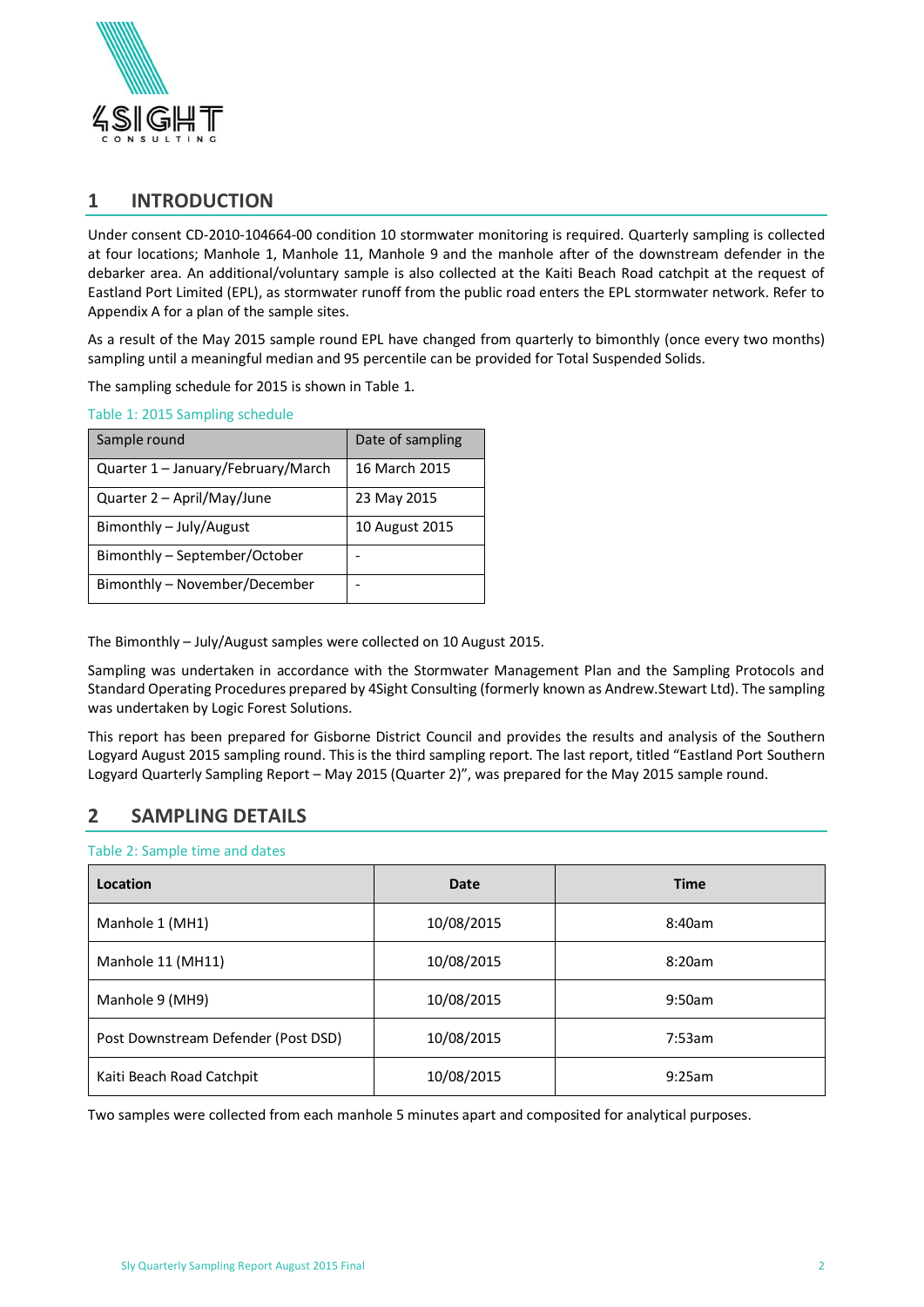

# <span id="page-4-0"></span>**2.1 Relevant Site Information**

## <span id="page-4-1"></span>Table 3: Sample Information

| Location                                  | Rainfall<br>event     | Number of dry days<br>prior to sampling | Discharge/water<br>colour | <b>Obvious or visual</b><br>features   | Pipe flow<br>depth |
|-------------------------------------------|-----------------------|-----------------------------------------|---------------------------|----------------------------------------|--------------------|
| Manhole 1 (MH1)                           | 17 <sub>mm</sub><br>0 |                                         | <b>Brown</b>              | No debris or<br>scums/foams<br>present | 0.6 <sub>m</sub>   |
| Manhole 11<br>0<br>17mm<br>(MH11)         |                       |                                         | <b>Brown</b>              | No debris or<br>scums/foams<br>present | 0.4 <sub>m</sub>   |
| Manhole 9 (MH9)<br>17 <sub>mm</sub><br>0  |                       |                                         | <b>Brown</b>              | 0.6 <sub>m</sub>                       |                    |
| Post Downstream<br>Defender (Post<br>DSD) | 17mm                  | 0                                       | Brown                     | No debris or<br>scums/foams<br>present | 0.6 <sub>m</sub>   |
| Kaiti Beach Road<br>Catchpit              | 17mm                  | 0                                       | Brown                     | Debris present                         | n/a                |

The Manhole 11 sample was collected at the discharge outlet as logs were stored on top of the manhole. The sample was collected of stormwater flowing out of the outlet.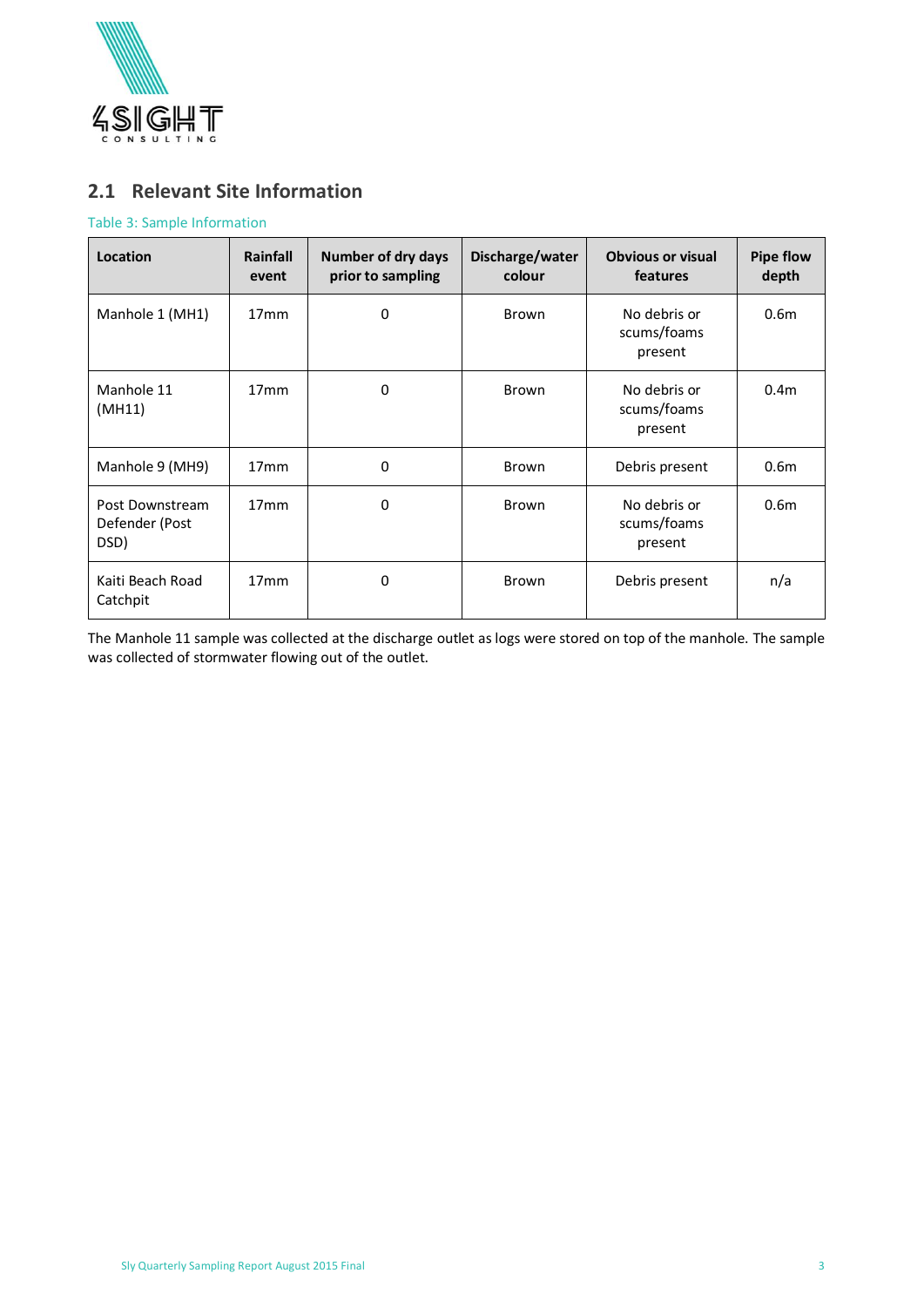

# **3 ANALYSIS OF LABORATORY RESULTS**

## **3.1 Results**

Table 4 shows the results from the 10 August 2015 sample round. For MH1 and MH11 (the last manholes before the discharge points) exceedances of the current/consent trigger limits are highlighted in purple and exceedances of the revised limits proposed in the Section 127 application which is presently before Council, are bold.

#### Table 4: August 2015 sample results

| Parameter         | <b>Units</b>     |                                                                     | <b>Trigger Levels For Assessing Effects</b> |                                                                     | <b>Sampling Locations</b> |             |                 |                 |                  |  |
|-------------------|------------------|---------------------------------------------------------------------|---------------------------------------------|---------------------------------------------------------------------|---------------------------|-------------|-----------------|-----------------|------------------|--|
|                   |                  | <b>Current trigger</b><br>level (metals<br>freshwater) <sup>1</sup> | <b>Trigger level</b><br>(metals marine) $2$ | Proposed s127 trigger<br>levels (marine with<br>$20x$ dilution) $3$ | MH <sub>1</sub>           | <b>MH11</b> | MH <sub>9</sub> | <b>Post DSD</b> | Kaiti Beach Road |  |
| cBOD <sub>5</sub> | g/m <sup>3</sup> | 30                                                                  | 30                                          | n/a                                                                 | 360                       | 400         | 250             | 320             | 18               |  |
| pH                | $-log(H+)$       | $6.7 - 8.5$                                                         | $6.7 - 8.5$                                 | >6                                                                  | n/a                       | n/a         | 7.3             | 7.0             | 8.3              |  |
| <b>TSS</b>        | $g/m^3$          | 150                                                                 | 150                                         | 150 (median)<br>250 (95%ile)                                        | 860                       | 810         | 1130            | 430             | 1750             |  |
| <b>VSS</b>        | $g/m^3$          | n/a                                                                 | n/a                                         | n/a                                                                 | 250                       | 220         | n/a             | n/a             | n/a              |  |
| <b>TPH</b>        | $g/m^3$          | 15                                                                  | 15                                          | 15                                                                  | 1.0                       | < 0.7       | < 0.7           | < 0.7           | < 0.7            |  |
| Total Zn          | $g/m^3$          | 0.015                                                               | 0.023                                       | 0.46                                                                | 0.21                      | 0.26        | 0.35            | 0.148           | 0.37             |  |
| Total Cu          | $g/m^3$          | 0.0018                                                              | 0.003                                       | 0.06                                                                | 0.141                     | 0.052       | 0.192           | 0.197           | 0.038            |  |
| Total Pb          | $g/m^3$          | 0.0056                                                              | 0.0066                                      | 0.132                                                               | 0.0138                    | 0.041       | 0.0184          | 0.0074          | 0.025            |  |

<span id="page-5-1"></span><span id="page-5-0"></span>pH was not sampled at MH1 and MH11 due to an error in the sampling quote with Hill Laboratories and field analysis was not undertaken.

<sup>1</sup> Current trigger level required under consent.

<span id="page-5-2"></span> $\overline{a}$ 

<sup>2</sup> Metal trigger levels are ANZECC 2000 Marine 90% protection level for metals.

<sup>&</sup>lt;sup>3</sup> Metal trigger levels are ANZEEC 2000 Marine 90% protection level for metals with 20 times dilution.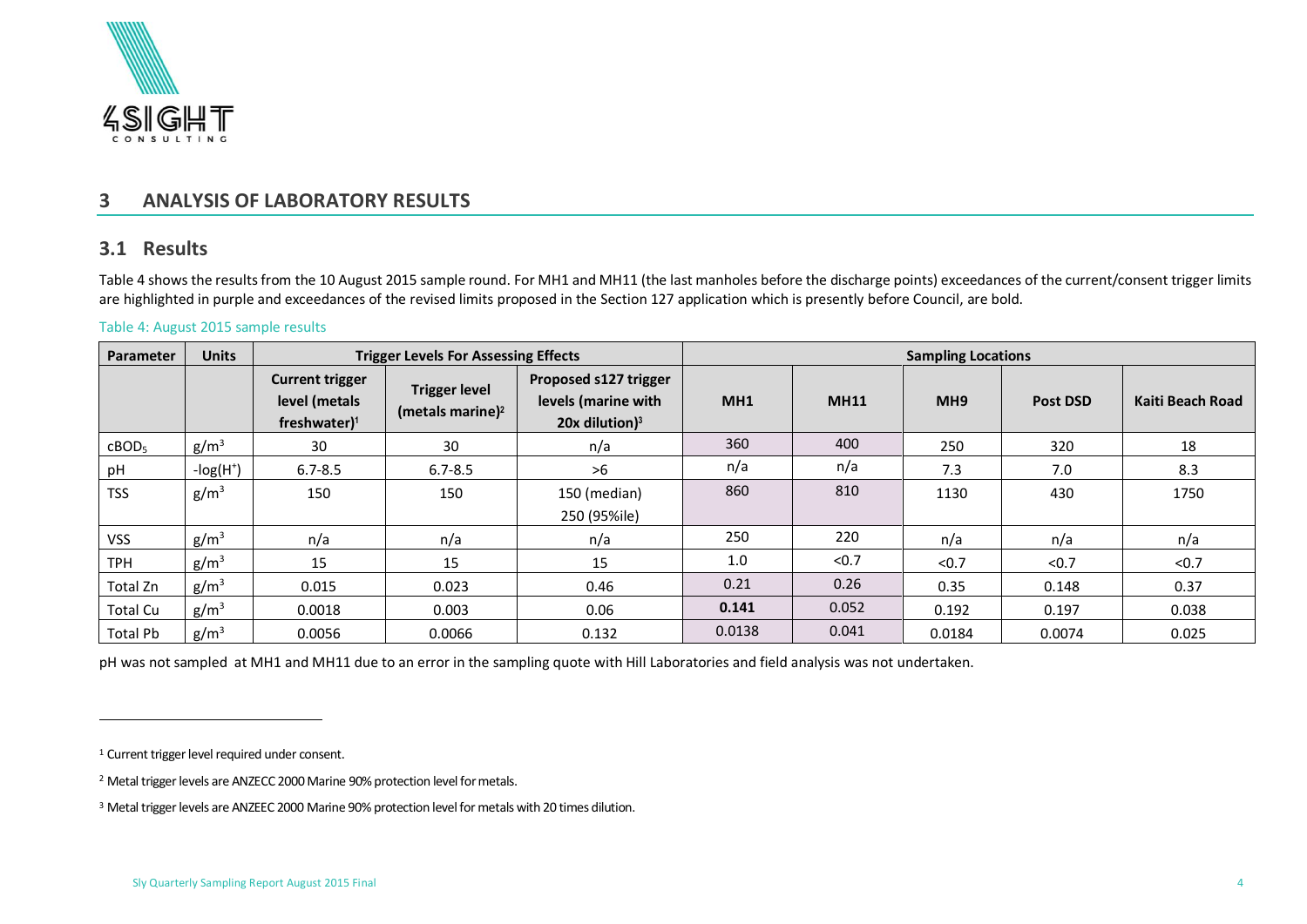

# <span id="page-6-0"></span>**3.2 Findings on Consent Condition Compliance**

## <span id="page-6-1"></span>**3.2.1 Current trigger levels**

All results except for total petroleum hydrocarbons at both Manhole 1 and Manhole 11 exceed the current consent trigger levels.

Biochemical Oxygen Demand (BOD) exceeds the current trigger level by 12 times at MH1 and 13 times at MH11. The inappropriateness of BOD as a monitoring tool for this type of discharge at these locations is discussed in the current section 127 application.

pH was not sampled at MH1 and MH11 as discussed above, however the result of pH at MH9 and Post DSD are both within consent trigger limit range.

Total Suspended Solids (TSS) results were above the current consent trigger of  $150g/m<sup>3</sup>$  at both MH1 and MH11. The inappropriateness of the current consent trigger values is also a matter before the Council as part of the S127 application. 2015 TSS results are shown in Figure 1.

It is important to note that the TSS result at the Kaiti Beach Road catchpit was 1750g/m<sup>3</sup>. This is stormwater from the public road which discharges into the EPL stormwater network and is likely to influence results at MH1.

The levels of Volatile Suspended Solids (VSS) show that 29% of the TSS is organic material at MH1 and 27% at MH11. This VSS component is more representative of the bark and wood-derived constituents in the TSS.



#### <span id="page-6-2"></span>Figure 1: Total Suspended Sediment results for MH1 and MH11 for 2015. Red line is current trigger level (150g/m<sup>3</sup>).

All total zinc, total copper and total lead results were above the current trigger levels at both locations. However, sample results are for pipe concentrations which make no allowance for mixing and dilution whereas the trigger levels are for receiving environments (freshwater rather than marine receiving environments). Direct comparison between the sample results and the trigger levels is not valid.

All metal results at MH1 and MH11 for 2015 are shown in Figure 2.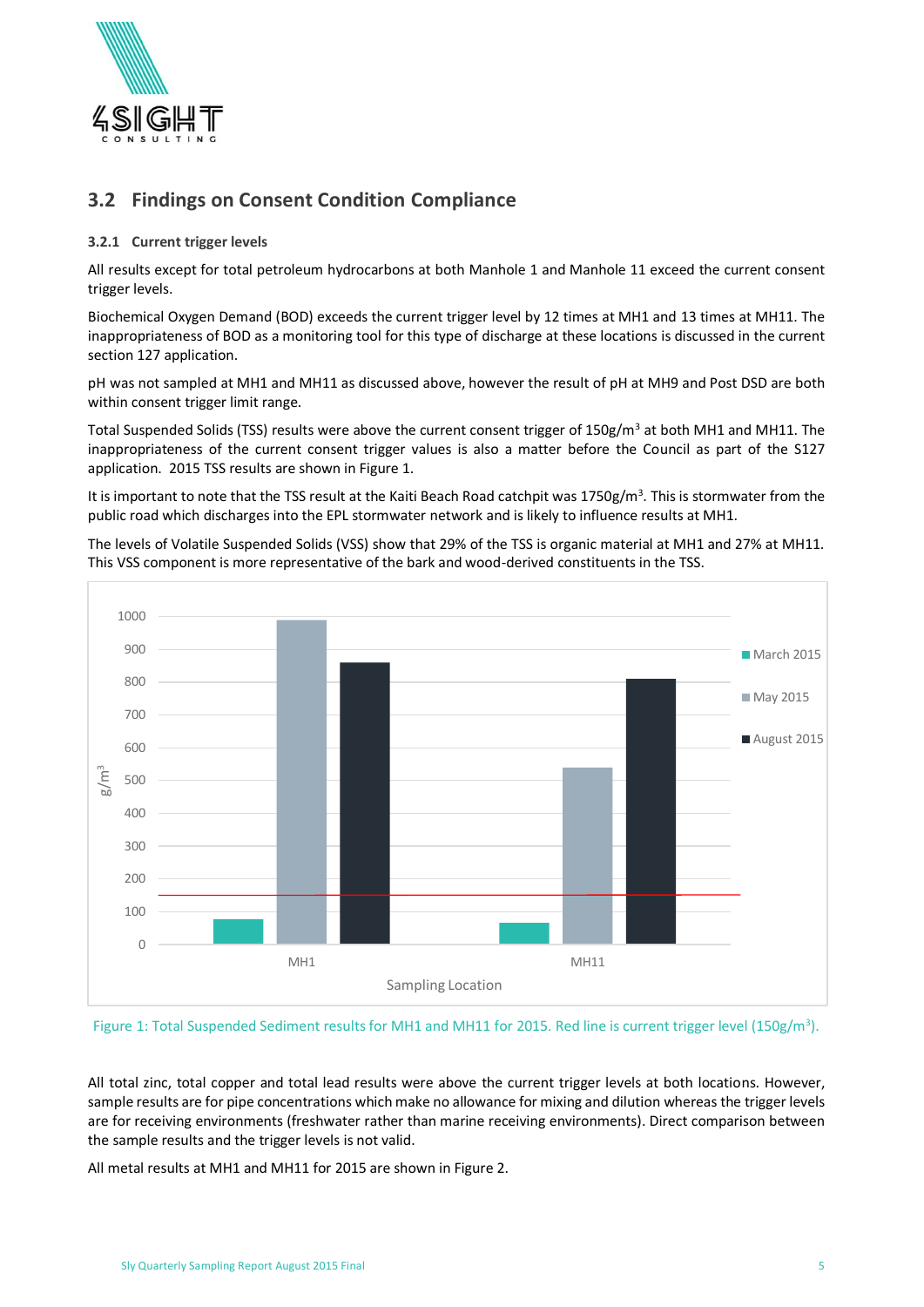



#### Figure 2: Total metal results 2015

#### <span id="page-7-1"></span><span id="page-7-0"></span>**3.2.2 Proposed trigger levels**

Assessing the results against the proposed trigger levels applied for under the current s127 application and as noted in previous reports, pH results are incidental and of little interest due to the buffering potential of the seawater.

The proposed trigger level for TSS is a median of 150g/m<sup>3</sup> and 95 percentile of 250g/m<sup>3</sup>. Since the development of the Stormwater Management Plan and the Standard Operating Procedures 4 sample rounds(including the additional June samples) have been conducted which will not provide a meaningful median and 95 percentile. As such compliance with the proposed TSS trigger levels cannot be assessed until more results are obtained.

To reduce the period to obtain a meaningful median and 95 percentile, sampling has changed from quarterly to bimonthly.

The proposed trigger levels for metals are based on a marine environment with a dilution factor of 20. Compared to these trigger levels all results except for total copper at MH1 are below the proposed trigger levels (Figure 3). Total copper is only marginally high at 2.4 times the proposed trigger level.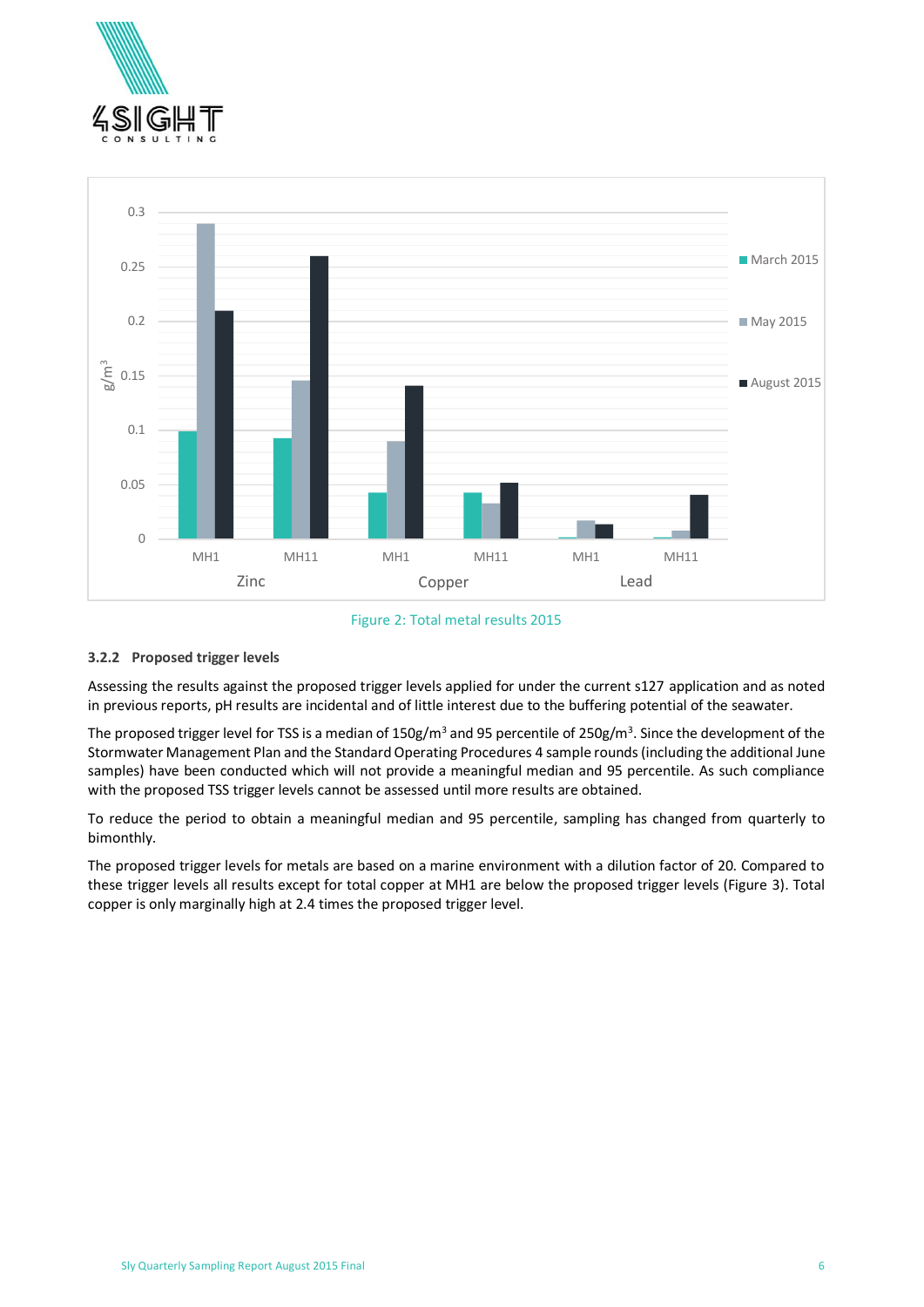



<span id="page-8-1"></span>Figure 3: August 2015 metal results above/below proposed trigger level. Red line is trigger level factored at 1.

# <span id="page-8-0"></span>**3.3 Further Actions Required in Light of Findings**

In response to the exceedances of the current and proposed trigger levels the procedure from the Stormwater Management Plan was followed.

The Plan states:

*Condition 10 (b) requires that if any exceedance is identified then the Council shall be advised in writing of the*  results within 2 working days of EPL (through its environmental consultant) receiving the results from the testing *laboratory. This will be done by EPL's nominated environmental consultant, in conjunction with EPL staff.*

*Investigations to be Carried Out: Where one or more trigger values as stated in The 'Discharge' Column of Table 2 are exceeded, investigations to clarify if possible the source of exceedance may include a review of activity in the log yard on the day of sampling; an inspection of the manhole sampling locations in terms of accumulated material and requirements for maintenance thereof; and review of the field sampling record including the intensity and duration of the rainfall and event. A decision will be made by EPL's nominated environmental consultant and EPL based on an assessment of the significance of the exceedance, as to re-testing and follow up actions and these will be conveyed to the Council within 15 working days of receipt of the analytical results.*

*Re-Testing: Where retesting is required or recommended, all parameters will be sampled in accordance with the sampling protocols as soon as is practicable. This is expected to be the next time a rainfall event results in a significant amount of water enters the stormwater system.* 

Sample results were received from Hill Laboratories on 19 August 2015, and Dennis Crone and Paul Murphy of Gisborne District Council were notified via email from Christine Oakey (4Sight Environmental Consultant) on 19 August 2015.

After the May 2015 sample round an investigation into the exceedances of TSS and total copper commenced. An update of this investigation is provided in this section.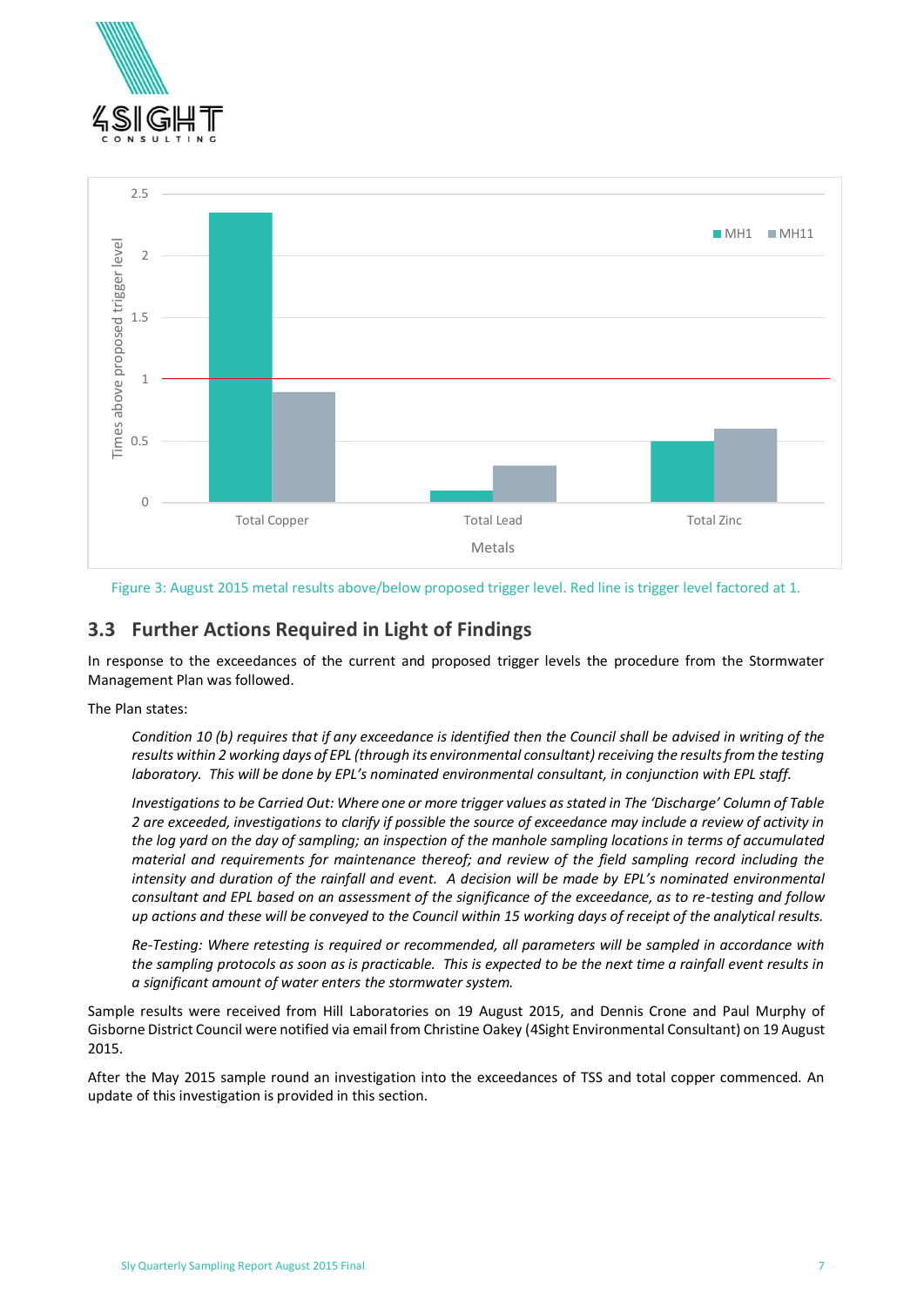

Monthly maintenance of the stormwater drains and manholes is being completed, with the last maintenance prior to sampling undertaken on 20, 21, 22 July. Since sampling, maintenance was undertaken on 18 and 19 August.

As discussed in the letter from Martin Bayley to Dennis Crone of GDC on 22 July 2015, the implication of replacing the slot drains with dish drains that are easily cleaned from the surface with EPL's sweeper truck, is being looked into. This is ongoing.

In response to the overtopping of the seawall, both the seaward and yard side of the seawall is currently being reformed with geo-fabric and rip rap to prevent further scouring of the seawall where it has been affected. The first section should be completed by the first week of September.

An investigation into the performance and suitability of the Downstream Defenders is being undertaken. In addition to the routine sampling, samples were collected pre and post the Downstream Defender in the Manhole 1 catchment and analysed for TSS on 10 August 2015. The pre-Downstream Defender sample was collected at the pre-treatment chamber and the post Downstream Defender sample was collected at MH 1. The results are shown in Table 5. The results show that the TSS level increased post treatment in the Downstream Defender. Indicating that this Downstream Defender is a potential source of sediment or is not functioning as designed.

#### <span id="page-9-0"></span>Table 5: Pre and post Downstream Defender sampling

| Parameter                     | Unit    | <b>Pre Downstream Defender</b> | <b>Post Downstream Defender</b> |  |  |
|-------------------------------|---------|--------------------------------|---------------------------------|--|--|
| <b>Total Suspended Solids</b> | $g/m^3$ | 380                            | 820                             |  |  |

Particle size analysis was also performed on the above samples. Downstream Defenders are designed to remove 90% of all particles larger than 150 microns, so particle size analysis provides an indication as to whether this device is suitable for this site.

The results of the particle size analysis are shown in Appendix D. The results show that prior to the Downstream Defender 100% of the sample was under 710microns and 97.15% was under 149 microns. Post the Downstream Defender 100% of the volume was under 53microns. This indicates that the Downstream Defender is removing the small volume of sediment particles larger than 150 microns as designed. However, the high TSS levels at MH1 are particles smaller than 150 microns which the Downstream Defender is not designed to remove. The results also show that the increase in TSS post the Downstream Defender is of particles less than 150 microns. This is potentially from re-suspension of these small particles collected in the Downstream Defender during rain events.

The sediment in the stormwater from the logyard is predominantly less than 150 microns. As such, this initial investigation shows that Downstream Defenders are not an appropriate treatment device to remove these particles at this site. Discussions with Hynds and Beca, who were involved in the set-up of the stormwater system are in progress. The performance and suitability of the Downstream Defenders is being discussed, along with other options for treatment, if any. At this point indications are that in situ devices to remove such fine particles may not be available and are not used in other similar yards. Primary reliance to reduce TSS is likely to need to focus on routine site maintenance such as sweeping and the ability to prevent particulates accumulating in the stormwater system, and also the ability to access such material before it becomes entrained in stormwater flows.

EPL looked into the penetration times of copper. The provider of the chemical stated that it takes one hour to penetrate but the effect of temperature via shading from Kaiti Hill on penetration times was investigated. A report by Koppers Performance Chemicals New Zealand dated July 2015 has been prepared. The results show that no significant difference in the level of copper fixation at different temperatures (5, 20 or 40°C) occurred. At these three temperatures the copper has fixed to above 90% after 30 minutes. The use of heat did not increase the total level of fixation that occurred. As such, finding an alternative location to store the logs or heating the treatment solution or the log storage areas would not change the levels of total copper.

Reducing the level of TSS will help to decrease the levels of copper and other metals as these metals bind to the sediment particles. As work to reduce the levels of TSS is occurring no further investigation into the level of total copper will be conducted. It is noted that copper concentrations only marginally exceed the derived pipe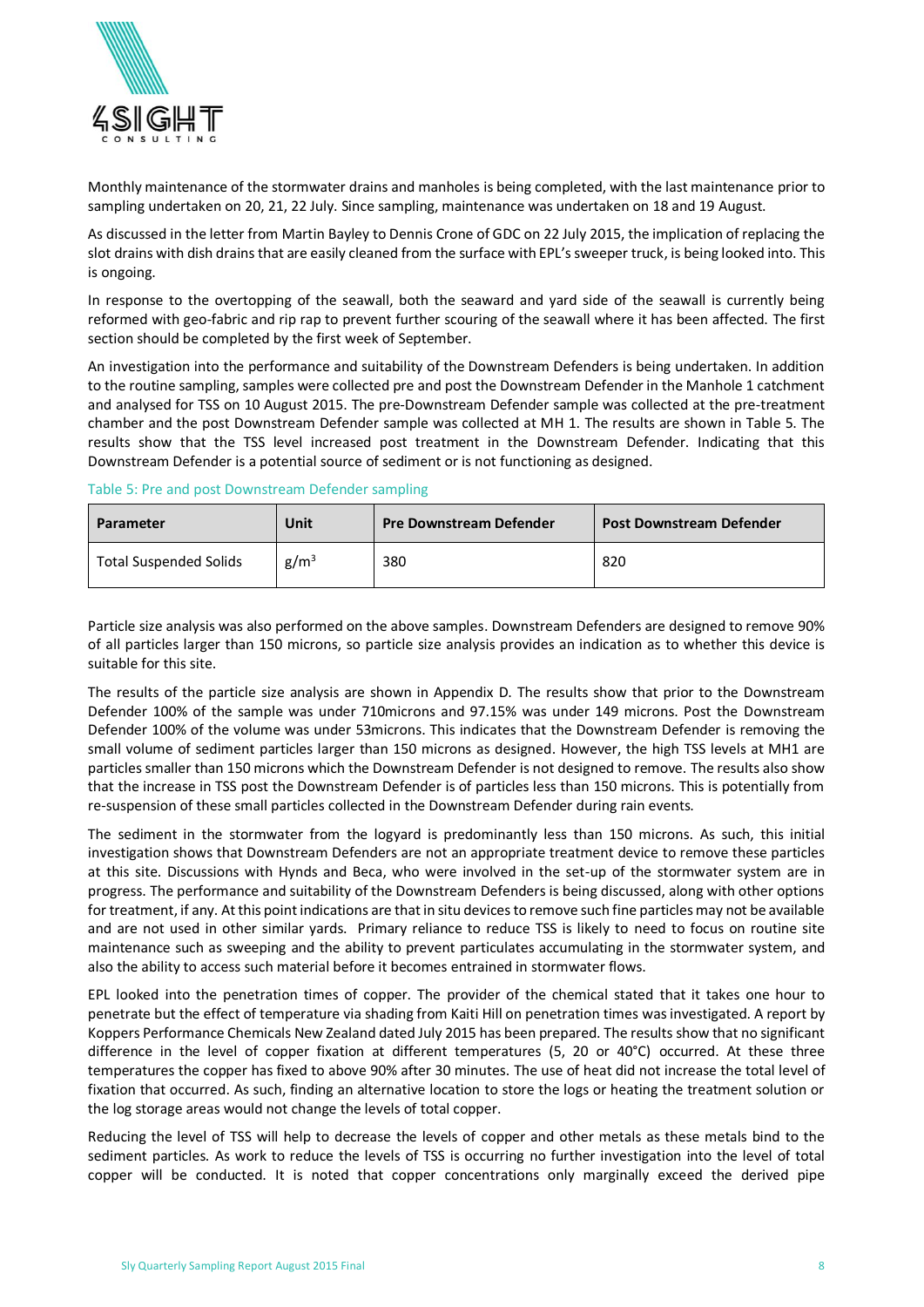

concentration currently stated in the s127 application and the dilution factors used may still be too conservative. This is a matter still under discussion and on this basis no further action is required at this point.

The performance of the interceptor in the wash down area has also been assessed and it has been determined that the interceptor needs to be cleaned out more regularly. A maintenance schedule is currently being set up.

The next round of sampling is due in by the end of October.

## <span id="page-10-0"></span>**4 CONCLUSIONS**

- All results except for total petroleum hydrocarbons at both locations, exceed the current consent trigger levels. However these values cannot be assessed at face value as they do not account for dilution within the receiving environment.
- TSS results were relatively high and above consented limits but these are subject to reconsideration as part of the Section 127 application to vary conditions of consent. The organic component of the TSS (as measured by VSS) was consistent between the discharges (29% at MH1 and 27% at MH11) notwithstanding the significant contribution to TSS in the MH1 sample which appears to be sourced to Kaiti Road runoff.
- Compared to the proposed trigger levels all results except for total copper at MH1 are below the proposed trigger levels. The copper level at MH1 is slightly above the estimated concentration required after dilution (interim figure in the S127 application) in the mixing zone (2.4 times).
- Further investigations into the MH1 catchment Downstream Defender shows that TSS levels are increasing post treatment due to remobilisation of very fine particles.
- Particle size analysis shows that sediment in the site stormwater is predominantly less than 150 microns, and the Downstream Defenders are not able to effectively capture this fine particle size range.
- **The penetration times of copper in relation to temperature has been investigated. It has been determined that** temperature has no significant effect on the penetration times of copper.
- **The interceptor in the wash down area will be cleaned more frequently.**
- **The next round of sampling will be collected by the end of October.**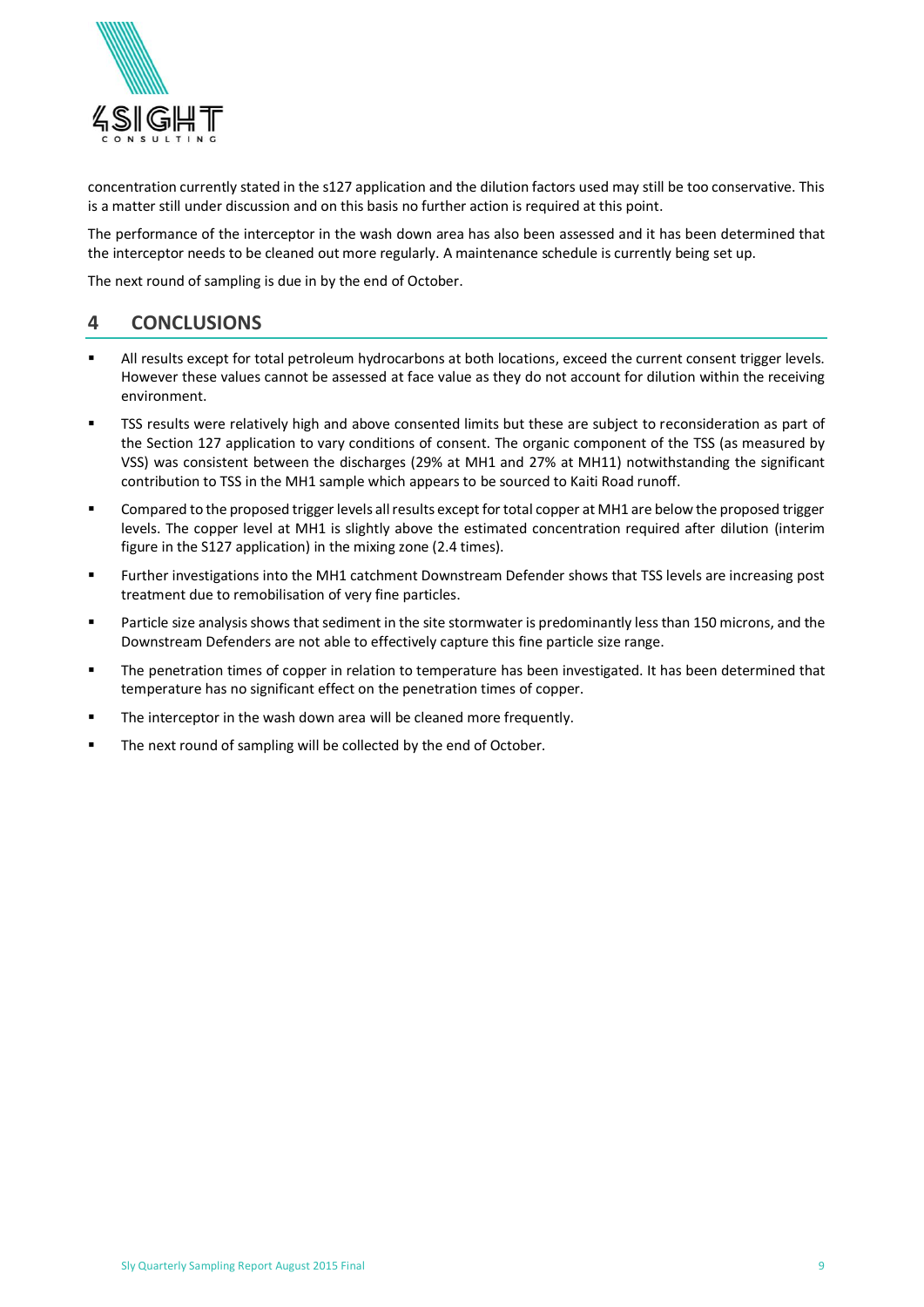<span id="page-11-0"></span>

**Appendix A:**

**Sampling Locations**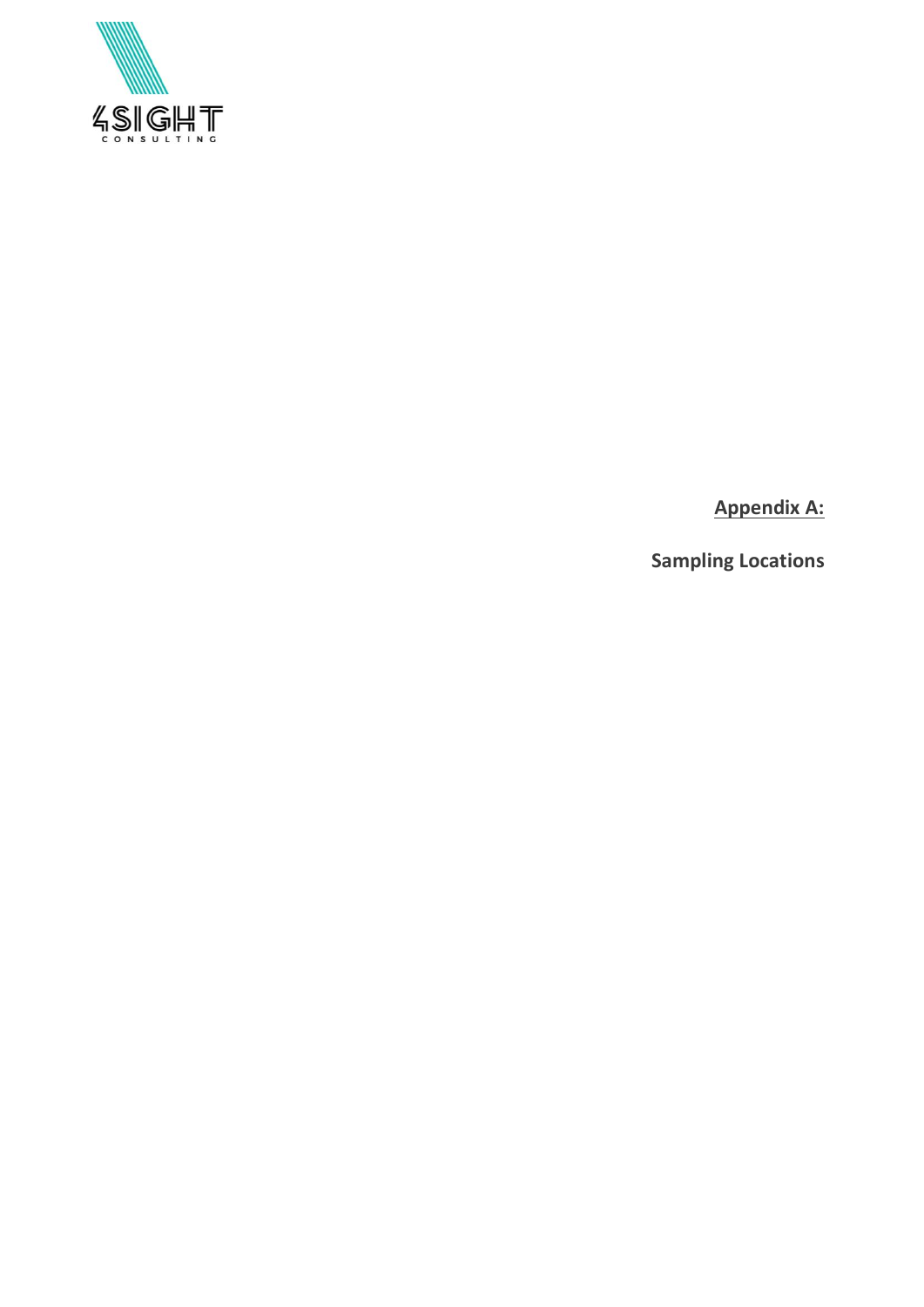

**Appendix B:**

<span id="page-12-0"></span>**Hill Laboratories Analysis Reports August 2015**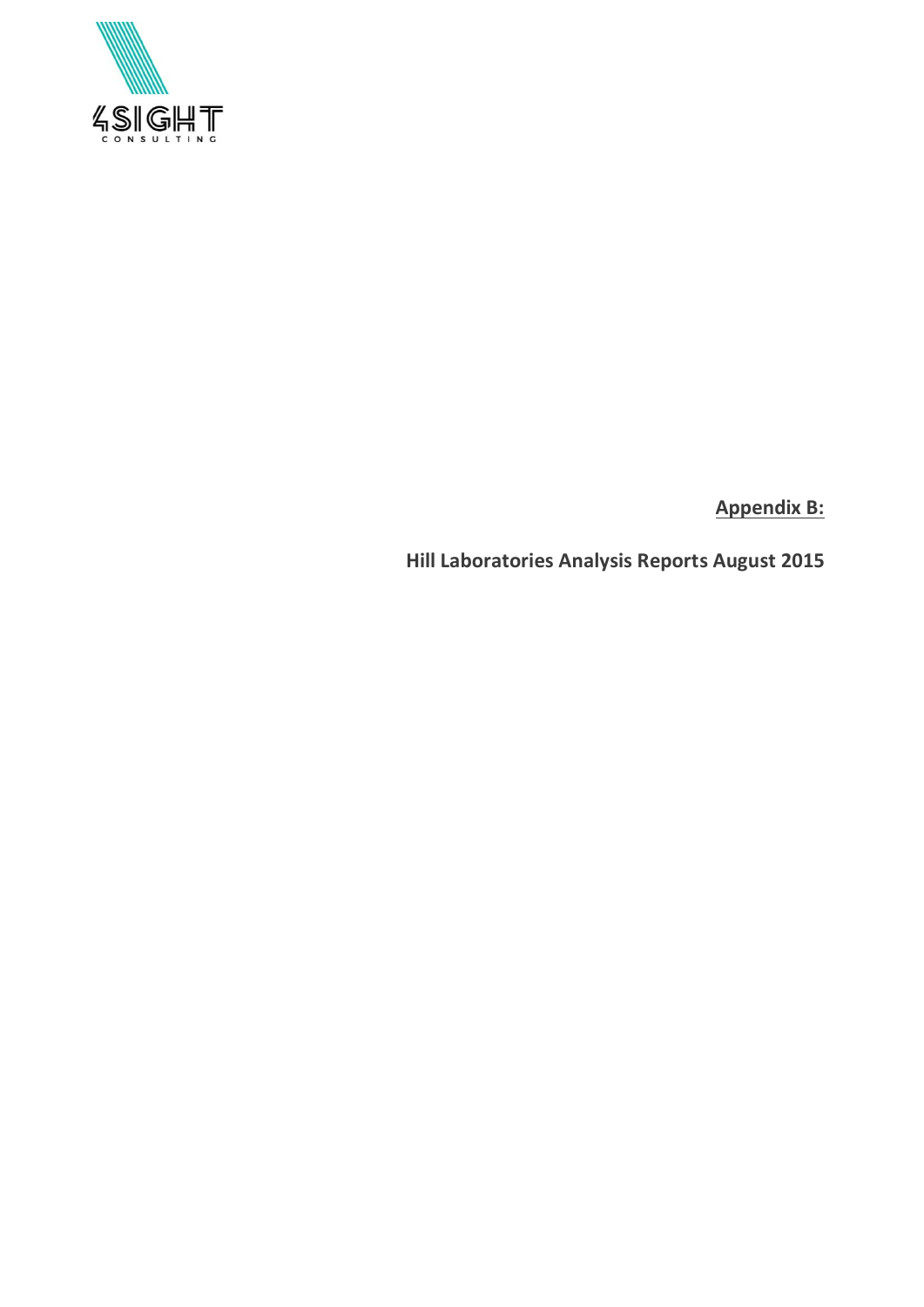

**Appendix C:**

<span id="page-13-0"></span>**Hill Laboratories Analysis Report Particle Size**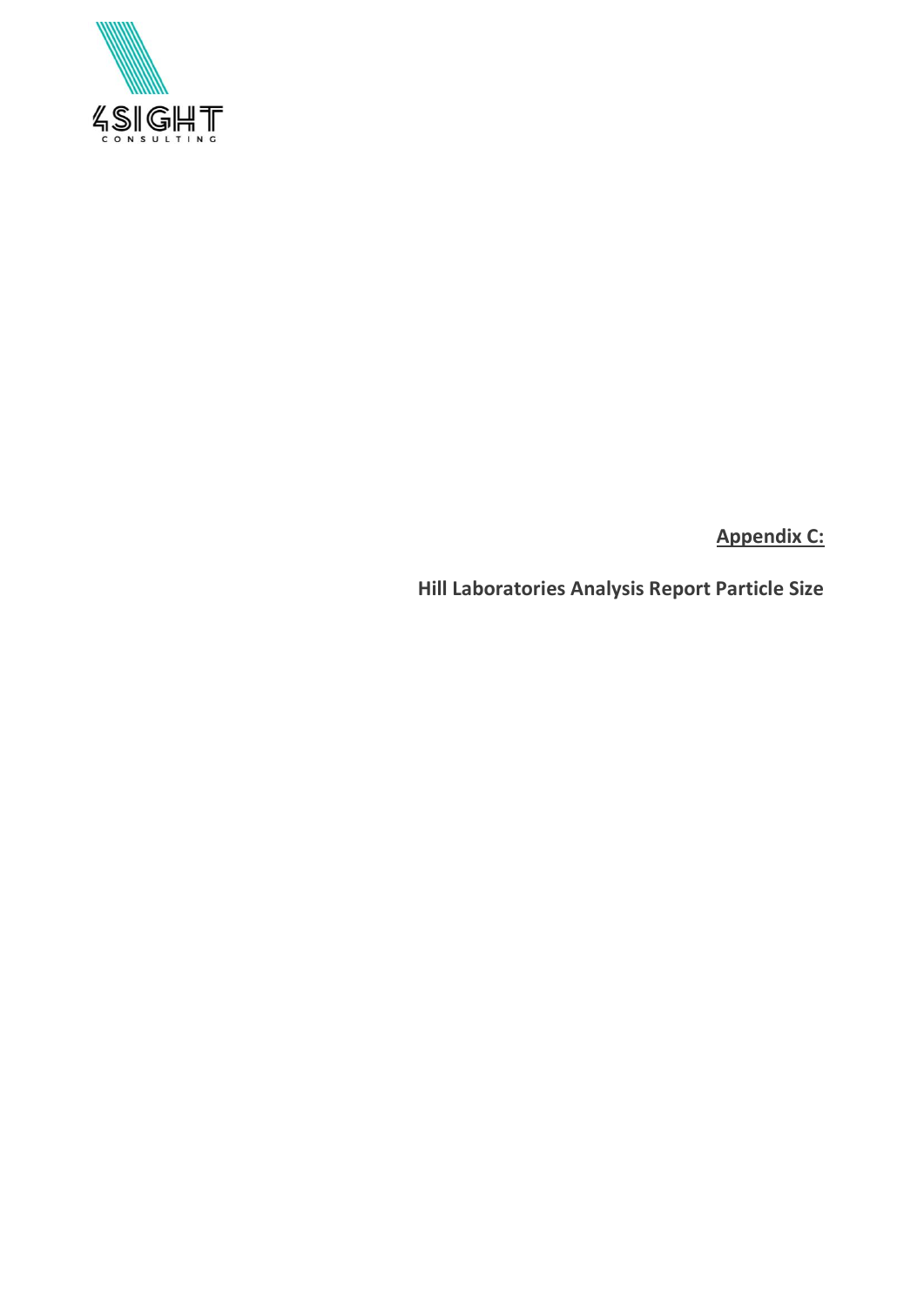<span id="page-14-0"></span>

**Appendix D:**

**Field Forms**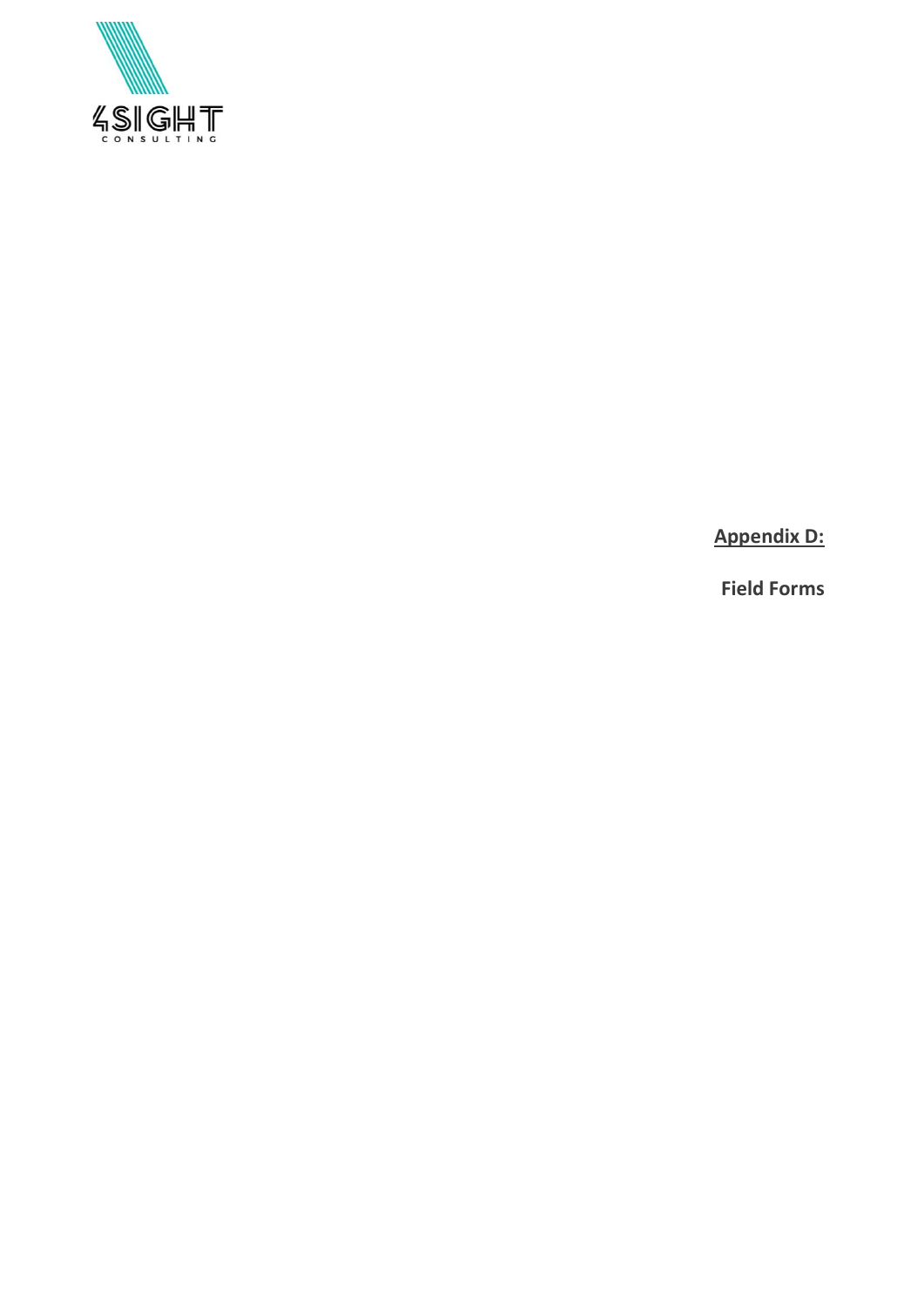

**Appendix E:**

<span id="page-15-0"></span>**Southern Logyard Results**